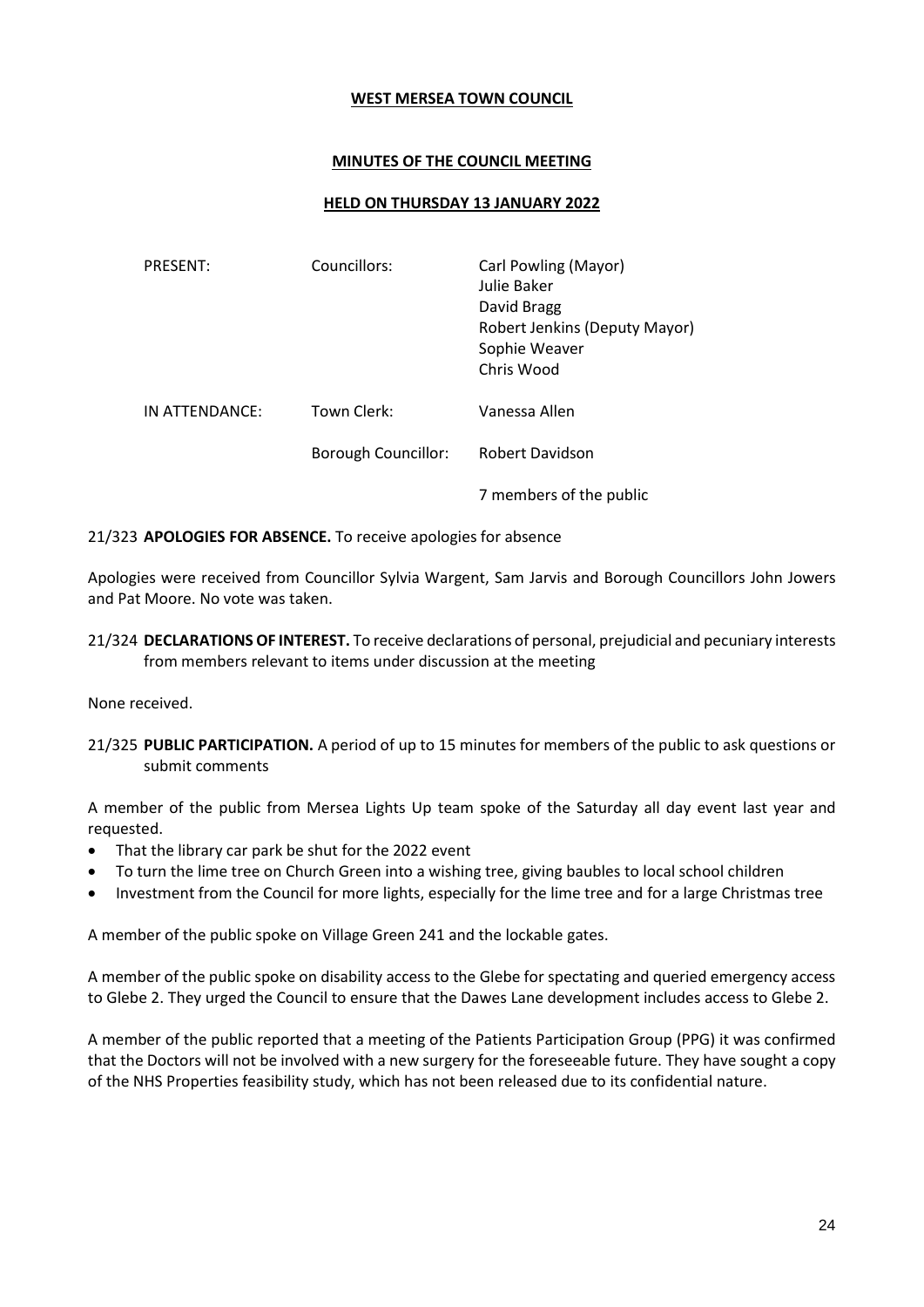# 21/326 **COUNTY AND BOROUGH COUNCILLORS REPORTS.** To receive reports from our County and Borough Councillors

### Councillor Robert Davidson

Happy New Year to everybody. Pam Donnelly has been appointed as the new Chief Executive of CBC following Adrian Pritchard's retirement after 18 years.

There is to be a referendum on the Neighbourhood Plan and CBC Local Plan is to be put before the Council on 10th March. Councillor Robert Davidson thanked Peter Clements and David Cooper for their work on the Neighbourhood Plan.

Councillor John Jowers has been elected Deputy Mayor from May, Tim Young is the current Deputy Mayor and will be the next Mayor.

Councillor Robert Davidson enquired whether they ware any projects on Mersea that could benefit from his Locality Budget.

7.35pm Councillor Robert Davidson and a member of the public left the meeting.

### 21/327 **CONFIRMATION OF PREVIOUS MINUTES**

- I. To confirm Minutes of the Council Meeting of 25th November 2021
- II. To confirm Minutes of the Extraordinary Council Meeting of 24th December 2021

# **It was RESOLVED that the MINUTES of the Council meeting held on 25th November 2021, be confirmed as a true record of the meeting.**

**It was RESOLVED that the MINUTES of the Extraordinary Council meeting held on 24th December 2021, be confirmed as a true record of the meeting.**

21/328 **PLANNING APPLICATIONS.** To consider Planning Applications received

(a) 21 3492 - Alterations to front elevation. 64 High Street, West Mersea.

### **Following discussion it was RESOLVED that CONSENT be granted in respect of this application.**

(b) 21 2685 - Application for Variation of Condition 1 (reserved matters, as approved under 20 2492), Condition 3 (submission of RM), Condition 4 (detailed access) and removal of Condition 2 (submission of RM) and Condition 6 (schedule) of planning permission 19 2136. Land at, Brierley Paddocks, West Mersea.

**Following discussion it was RESOLVED that the Council support proposed amendments in terms of properties adjacent to Seaview Avenue, request that affordable homes be spread out as per development guidelines/design policy and request signage for construction traffic to divert away from Dawes Lane. Councillor Wood will forward written comments for submission.** 

(c) 21 3450 - Rear extension. 30 Mersea Avenue, West Mersea.

**Following discussion it was RESOLVED that CONSENT be granted in respect of this application.** 

(d) 21 3476 - Proposed rear extension, external fenestration changes to the property. 9 Estuary Park Road, West Mersea.

### **Following discussion it was RESOLVED that CONSENT be granted in respect of this application.**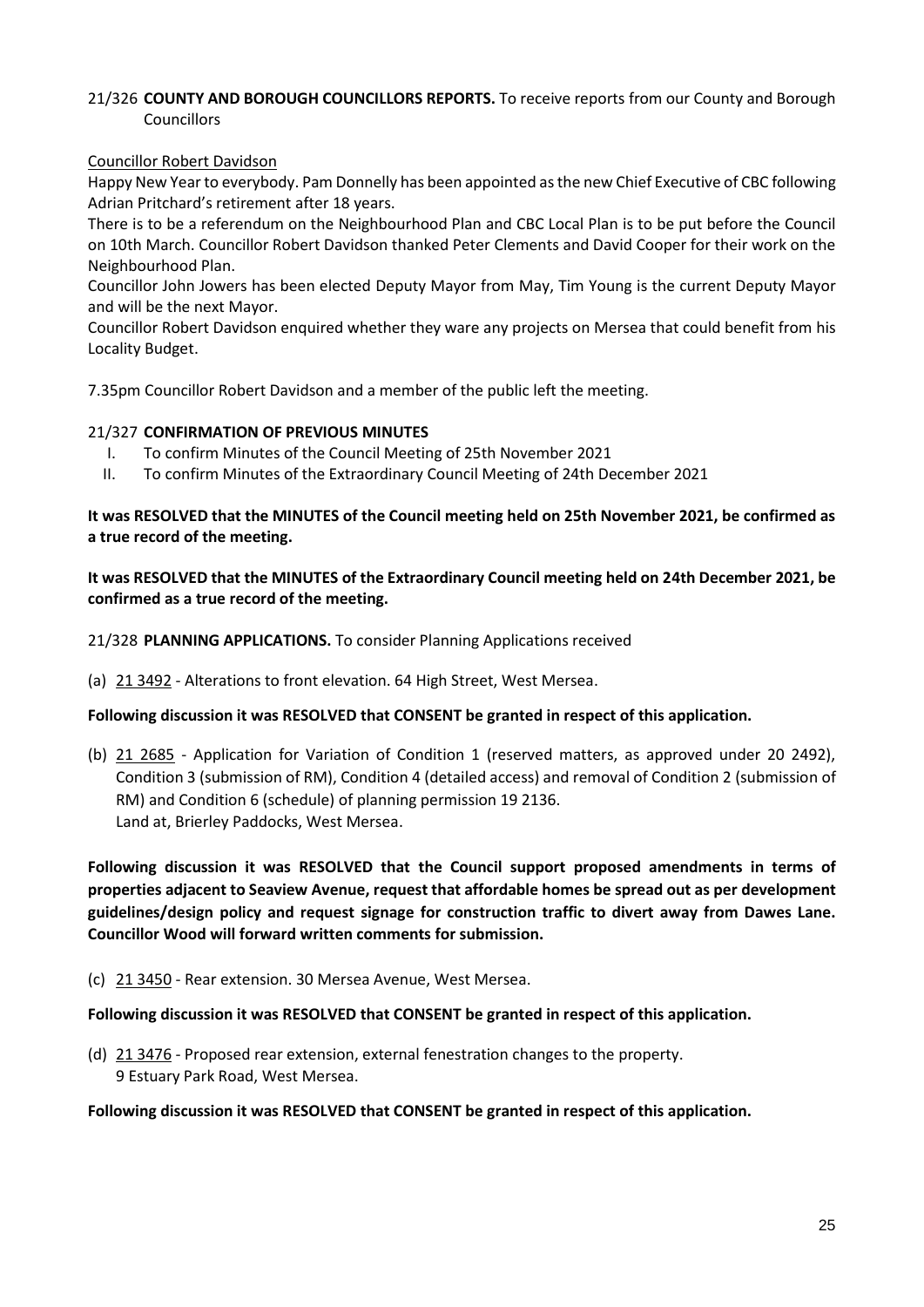# 21/329 **PLANNING DECISIONS.** To receive notification of Planning Decisions

### Applications passed

- (a) 21 2486 Application for removal or variation of condition 2 following grant of planning permission 15 1833 (to vary the provisions of condition 3 of planning permission 14 5924). 35 Victory Road, West Mersea.
- (b) 21 1416 Erection of a chalet style dwelling and associated parking facilities. Part side garden of, 19 Empress Avenue, West Mersea.
- (c) 21 2739 Application to determine if prior approval is required for a proposed Change of Use from Commercial, Business and Services (Use Class E) to dwelling houses (Use Class C3) – conversion of an existing office to a 2 bedroom dwelling house. John Gosling Ltd, 64 High Street, West Mersea.
- (d) 21 3072 Proposed new first floor side facing window. 100 Coast Road, West Mersea.

### Applications refused

- (a) 21 1471 Retrospective change of use of domestic outbuilding to Airbnb. 6 Firs Chase, West Mersea.
- (b) 21 3096 Demolition and replacement of no. 34 through the erection of a new two storey dwelling. 34 Yorick Road, West Mersea.

### Application withdrawn

(a) 21 2625 - The alterations and single and two storey extension to the existing building. 6 High Street, West Mersea.

### Appeal lodged

- (a) 20 1467 Outline application: Residential development of 56 dwellings including landscaping and access from East Road following demolition of existing dwelling. Land at, 102 East Road, West Mersea.
- 21/330 **APPROVAL OF PAYMENTS.** To approve payments made between 18th November and 4th January 2022 and to approve payments to be made

### **It was RESOLVED to approve payments made between 18th November 2021 and 4th January 2022 and to approve payments to be made save for RISE Adaptions Ltd.**

21/331 **BUDGET.** To agree and finalise budget and precept for 2022

# **It was RESOLVED to agree 2022/23 Budget, a 3.79% increase representing a 33pence per month increase for a Band D property.**

21/332 **GENERAL POWER OF COMPETENCE.** To RESOLVE that West Mersea Town Council qualifies for the General Power of Competence meeting the criteria defined in Parish Councils (General Power of Competence) (Prescribed Conditions) Order

**The Council RESOLVED to adopt the General Power of Competence as it meets the qualifying criteria as defined in Parish Councils (General Power of Competence) (Prescribed Conditions) Order.**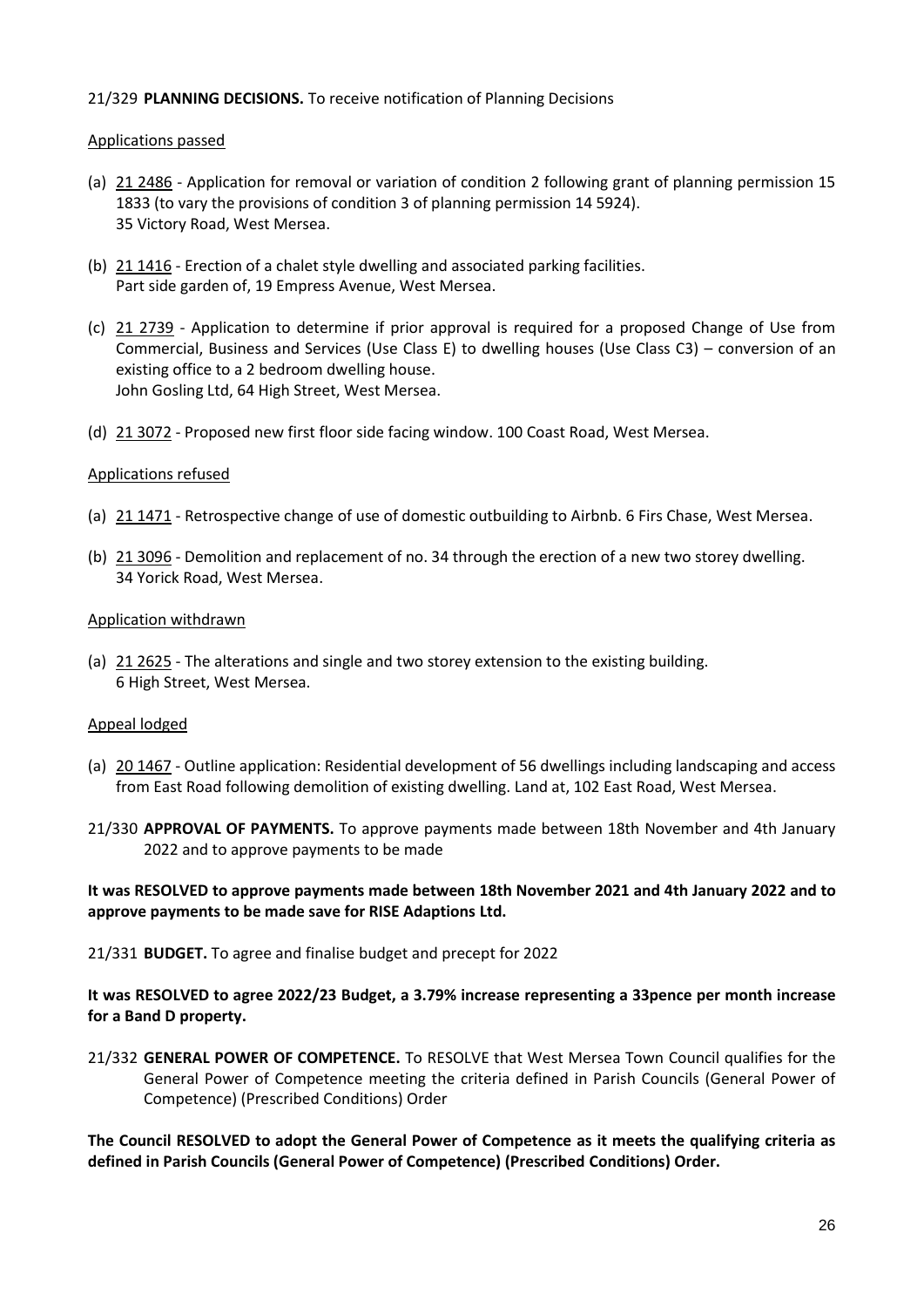21/333 **BOARDWALK.** To receive an update on the Boardwalk

An update was given and a meeting will be arranged once quotes are received.

21/334 **NEXT AGENDA.** Items to be added to next agenda

Donation to WI Hall refurbishment.

### 21/335 **MAYOR'S NOTES**

Thank you to Councillor Jenkins for his work on the budget and to everyone for their work done over the year. The Changing Places toilet facility is progressing with the wardens hut demolition to start next week.

21/336 **EXCLUSION OF PRESS AND PUBLIC.** To RESOLVE that due to the confidential nature of the business to be transacted the public and press be excluded pursuant to Section 1 of the Public Bodies (Admission to Meetings) Act 1960

# **It was RESOLVED to exclude the press and public due to the confidential nature of the business to be transacted.**

The public left the meeting at 8pm.

21/337 **ACCOUNTING AND ADMIN SOLUTIONS.** To consider new accounts package and cemetery database, details and quotations circulated

### **It was RESOLVED to accept the AdvantEDGE quotation.**

21/338 **CHAMBERS SOUND.** To consider options for improvement of sound in Chambers

Item deferred.

21/339 **COLLABORATION AGREEMENT.** To consider solicitors to review Collaboration Agreement with ECC and Old City Floodgate Group.

Item deferred. Councillor Powling to meet with ECC Surface Water Planning Engineer and Old City Floodgate Group and will report back.

### 21/340. **FORMAL COMPLAINTS**

- I. To receive an update of the formal complaint received 12/11/21
- II. To receive an update of the formal complaint received 20/12/21
	- I. Councillor Powling will feedback to the complainant.
	- II. Clerk to update complainant.
- 21/341 **CHANGING PLACES.** To review proposed Victoria Esplanade Lease and consider appointing Solicitors to review

Item deferred. Councillor Powling has a meeting with Colchester Borough Councillor Sue Lissimore and CBC Asset Manager.

21/342 **BATHING RAFTS.** To review quotations for removal of concrete sinker bathing raft anchors with quotations to replace concrete sinkers with helix anchors

### **It was RESOLVED to accept the Landbreach Ltd quotation to remove concrete sinkers from foreshore.**